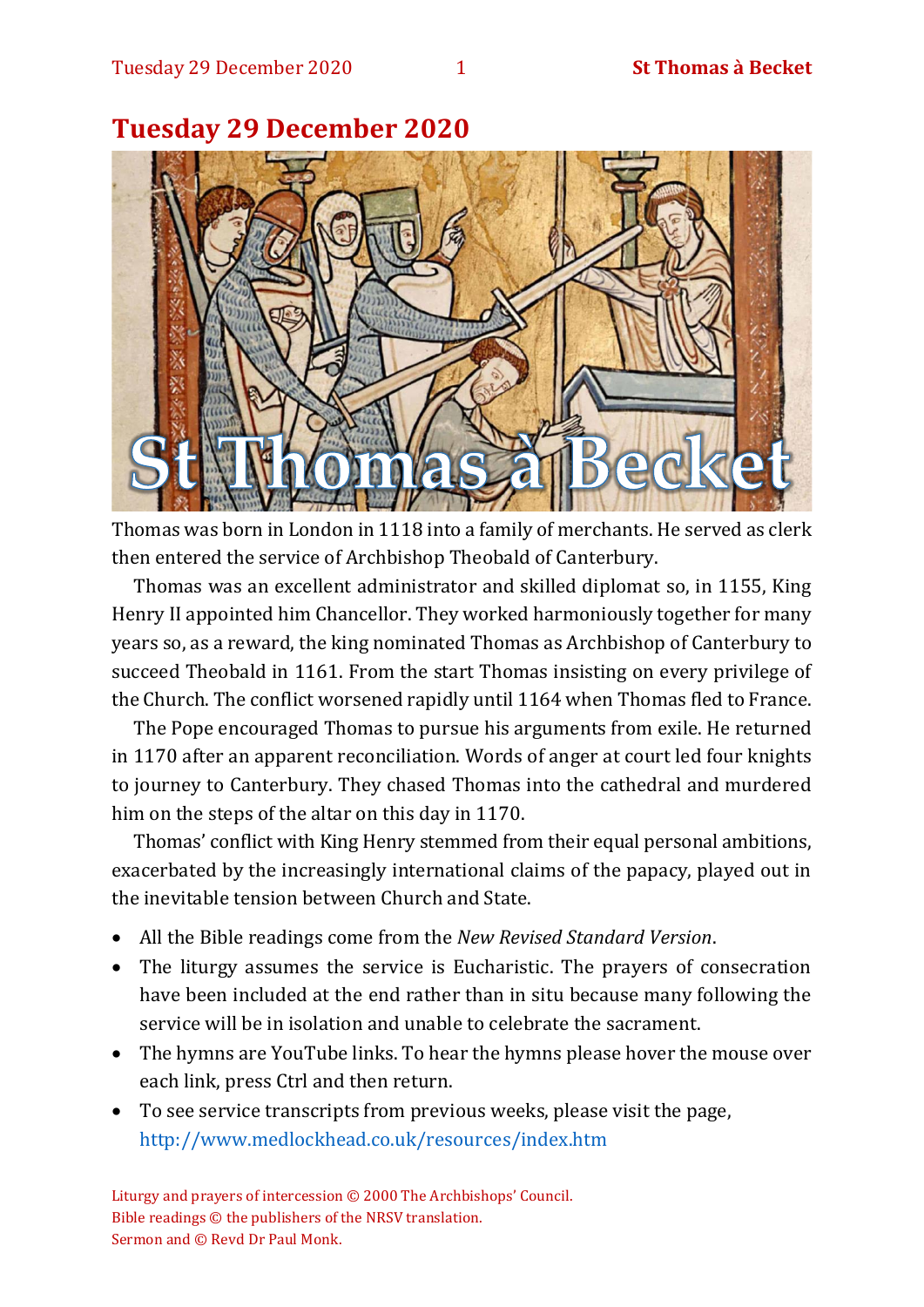### **Introduction**

HYMN 1 **[Teach me my God and King](https://www.youtube.com/watch?v=p1Rpax0eEqI)** (please click on this link to hear the hymn)

### **The Welcome**

In the name of the Father, and of the Son, and of the Holy Spirit

All **Amen.**

The Lord be with you

All **And also with you.**

### **The Preparation**

All **Almighty God,**

**to whom all hearts are open, all desires known, and from whom no secrets are hidden: cleanse the thoughts of our hearts by the inspiration of your Holy Spirit, that we may perfectly love you, and worthily magnify your holy name; through Christ our Lord. Amen.**

Our Lord Jesus Christ said:

The first commandment is this: 'Hear, O Israel, the Lord our God is the only Lord. You shall love the Lord your God with all your heart, with all your soul, with all your mind, and with all your strength.'

And the second is this: 'Love your neighbour as yourself.' There is no other commandment greater than these. On these two commandments hang all the law and the prophets.

#### All **Amen. Lord, have mercy.**

Christ calls us to share the heavenly banquet of his love with all the saints in earth and heaven. Therefore, knowing our unworthiness and sin, let us confess our sins in penitence and faith, firmly resolved to keep God's commandments and to live in love and peace with all.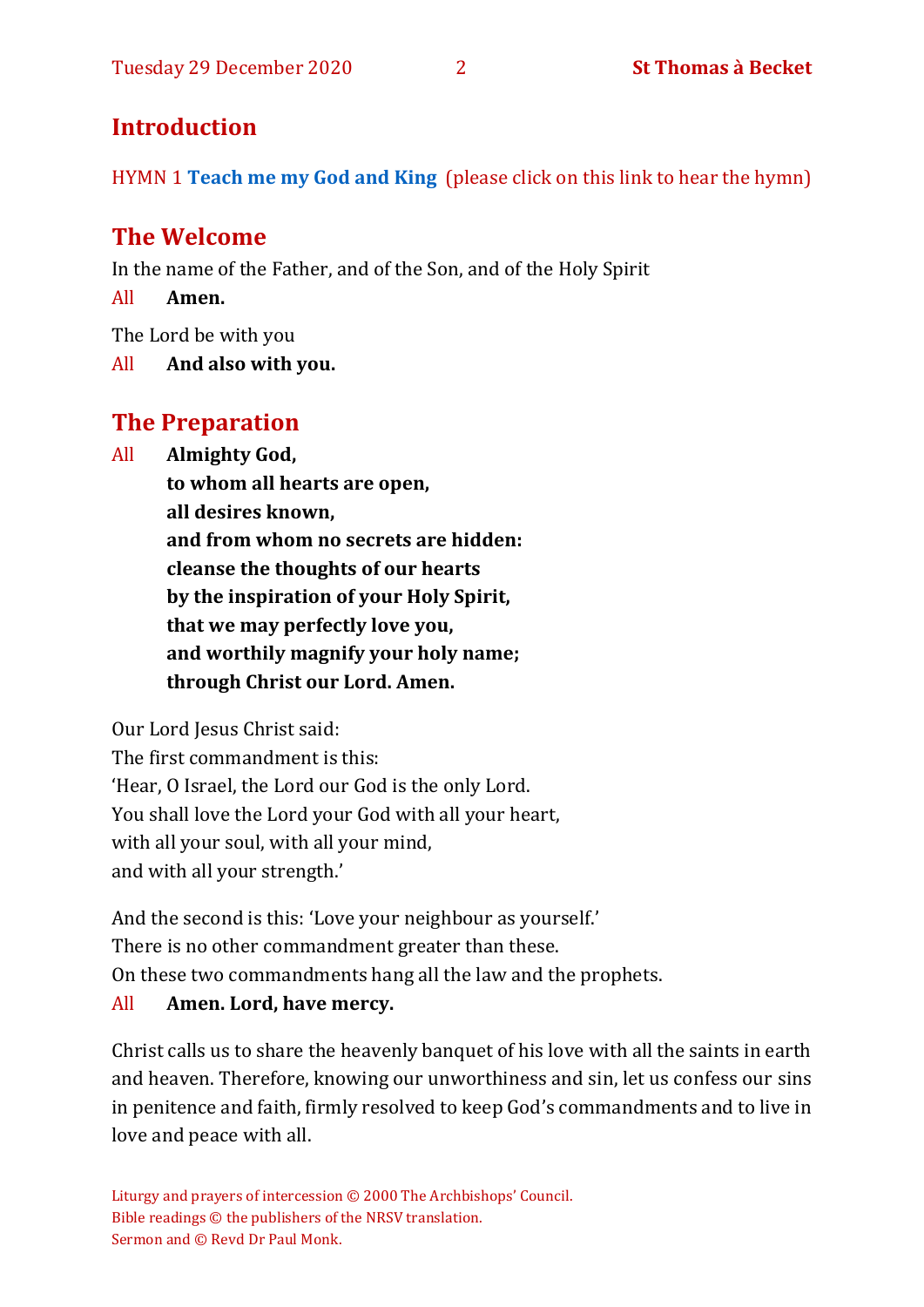All **Almighty God, our heavenly Father, we have sinned against you and against our neighbour in thought and word and deed, through negligence, through weakness, through our own deliberate fault. We are truly sorry and repent of all our sins. For the sake of your Son Jesus Christ, who died for us, forgive us all that is past and grant that we may serve you in newness of life to the glory of your name. Amen.**

Almighty God,

who forgives all who truly repent, have mercy upon you, pardon and deliver you from all your sins, confirm and strengthen you in all goodness, and keep you in life eternal; through Jesus Christ our Lord. All **Amen.**

### **The Gloria**

This Gloria is sung to the tune of 'Cwm Rhondda'. Click **[here](about:blank)** for the tune.

All **Glory be to God in Heaven, Songs of joy and peace we bring, Thankful hearts and voices raising, To creation's Lord we sing. Lord we thank you, Lord we praise you, Glory be to God our King: Glory be to God our King. Lamb of God, who on our shoulders, Bore the load of this world's sin; Only Son of God the Father, You have brought us peace within.**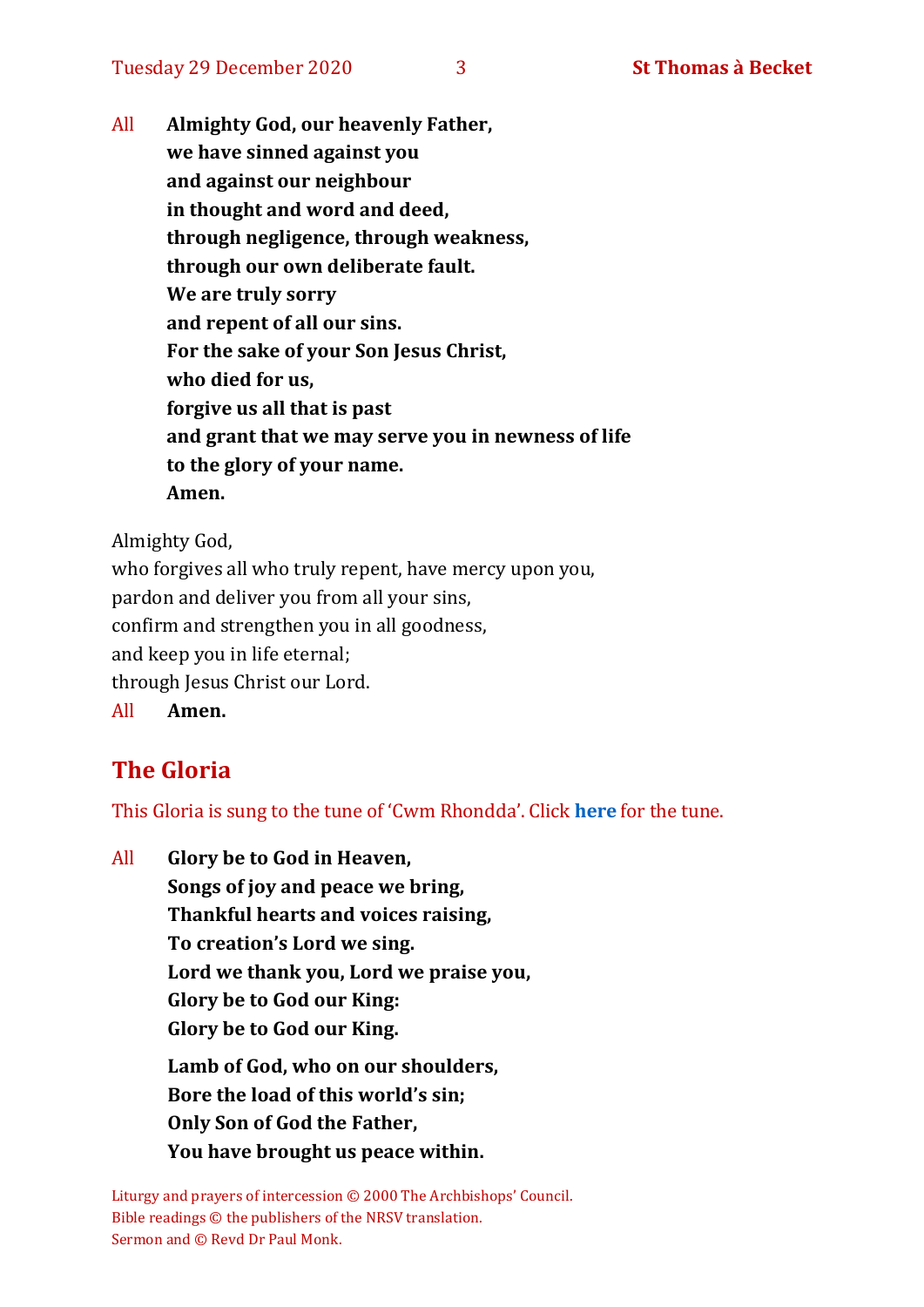**Lord, have mercy, Christ have mercy, Now your glorious reign begin: Now your glorious reign begin.**

**You O Son of God are Holy, You we praise with one accord. None in heav'n or earth is like you, Only you are Christ the Lord. With the Father and the Spirit, Ever worshipped and adored: Ever worshipped and adored.**

#### **The Collect for Thomas à Becket**

Lord God, who gave grace to your servant Thomas Becket to put aside all earthly fear and be faithful even to death: grant that we, disregarding worldly esteem, may fight all wrong, uphold your rule, and serve you to our life's end; through Jesus Christ your Son our Lord, who is alive and reigns with you, in the unity of the Holy Spirit, one God, now and for ever.

All **Amen.**

#### **First reading**

A reading from the First Book of Kings

Elijah came to a cave, and spent the night there. Then the word of the Lord came to him, saying, 'What are you doing here, Elijah?' He answered, 'I have been very zealous for the Lord, the God of hosts; for the Israelites have forsaken your covenant, thrown down your altars, and killed your prophets with the sword. I alone am left, and they are seeking my life, to take it away.' He said, 'Go out and stand on the mountain before the Lord, for the Lord is about to pass by.'

Now there was a great wind, so strong that it was splitting mountains and breaking rocks in pieces before the Lord, but the Lord was not in the wind; and after the wind an earthquake, but the Lord was not in the earthquake; and after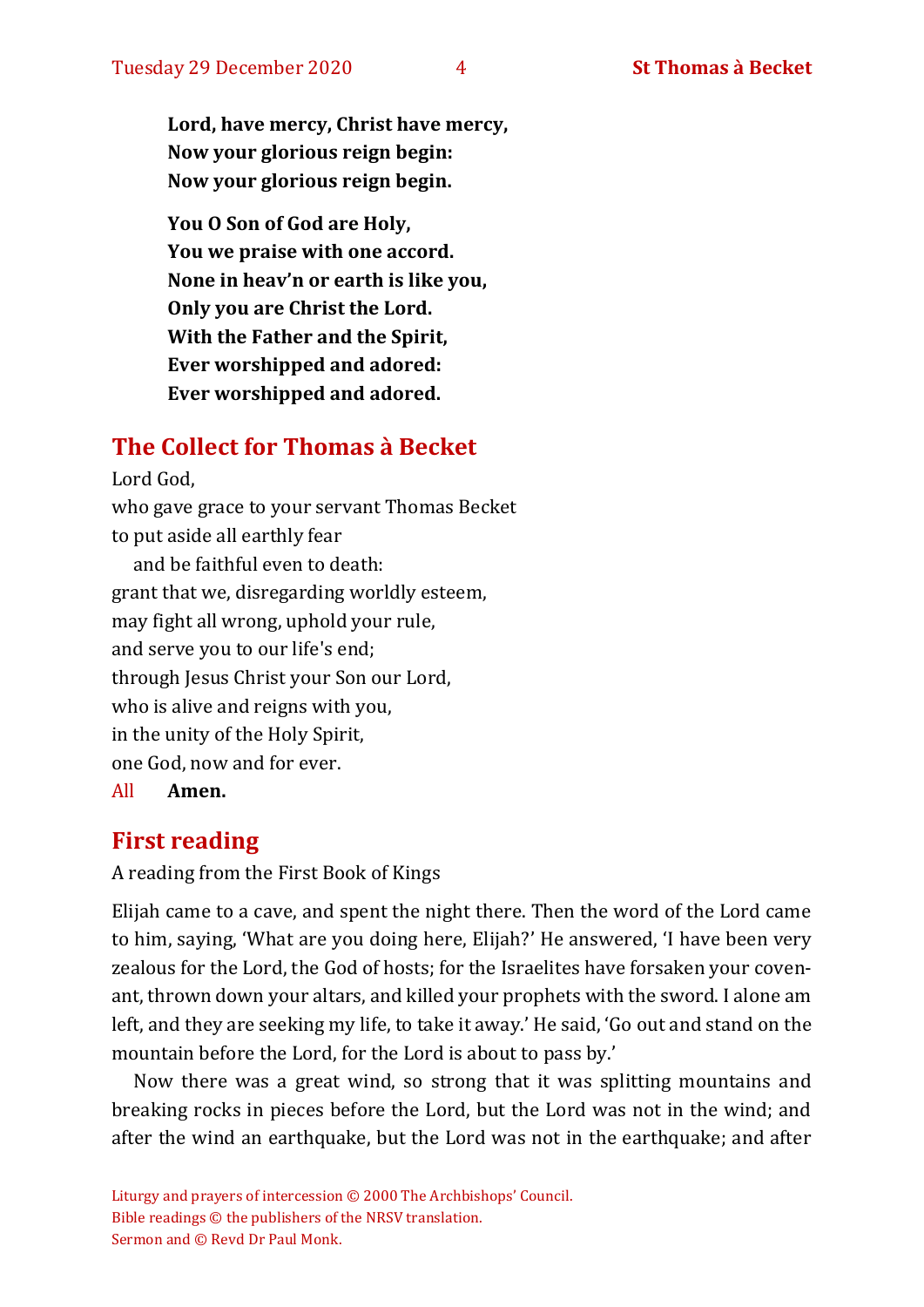the earthquake a fire, but the Lord was not in the fire; and after the fire a sound of sheer silence. When Elijah heard it, he wrapped his face in his mantle and went out and stood at the entrance of the cave. *1 Kings 19:9–13a*

This is the Word of the Lord

### All **Thanks be to God.**

### **Second reading**

A reading from the Letter to the Hebrews

We have an altar from which those who officiate in the tent have no right to eat. For the bodies of those animals whose blood is brought into the sanctuary by the high priest as a sacrifice for sin are burned outside the camp. Therefore Jesus also suffered outside the city gate in order to sanctify the people by his own blood. Let us then go to him outside the camp and bear the abuse he endured. For here we have no lasting city, but we are looking for the city that is to come. Through him, then, let us continually offer a sacrifice of praise to God, that is, the fruit of lips that confess his name. Do not neglect to do good and to share what you have, for such sacrifices are pleasing to God. *Hebrews 13:10–16* 

This is the Word of the Lord

All **Thanks be to God.**

HYMN 2 **[Give thanks with a grateful heart](https://www.youtube.com/watch?v=KMTmZKotTYw)** (click on this link to hear the hymn)

## **Gospel reading**

Hear the Gospel of our Lord Jesus Christ according to Luke

### All **Glory to you O Lord.**

Jesus said to his disciples, 'Do not fear those who kill the body but cannot kill the soul; rather fear him who can destroy both soul and body in hell. Are not two sparrows sold for a penny? Yet not one of them will fall to the ground apart from your Father. And even the hairs of your head are all counted.' *Matthew 10:28–30*

This is the Gospel of the Lord

All **Praise to you O Christ.** 

### **Sermon**

At the risk of upsetting and startling people, I must warn everyone that an impostor is at loose. Having studied the church in this country for some time, it's clear this impostor is not only here, now, but has been for some time. He is influential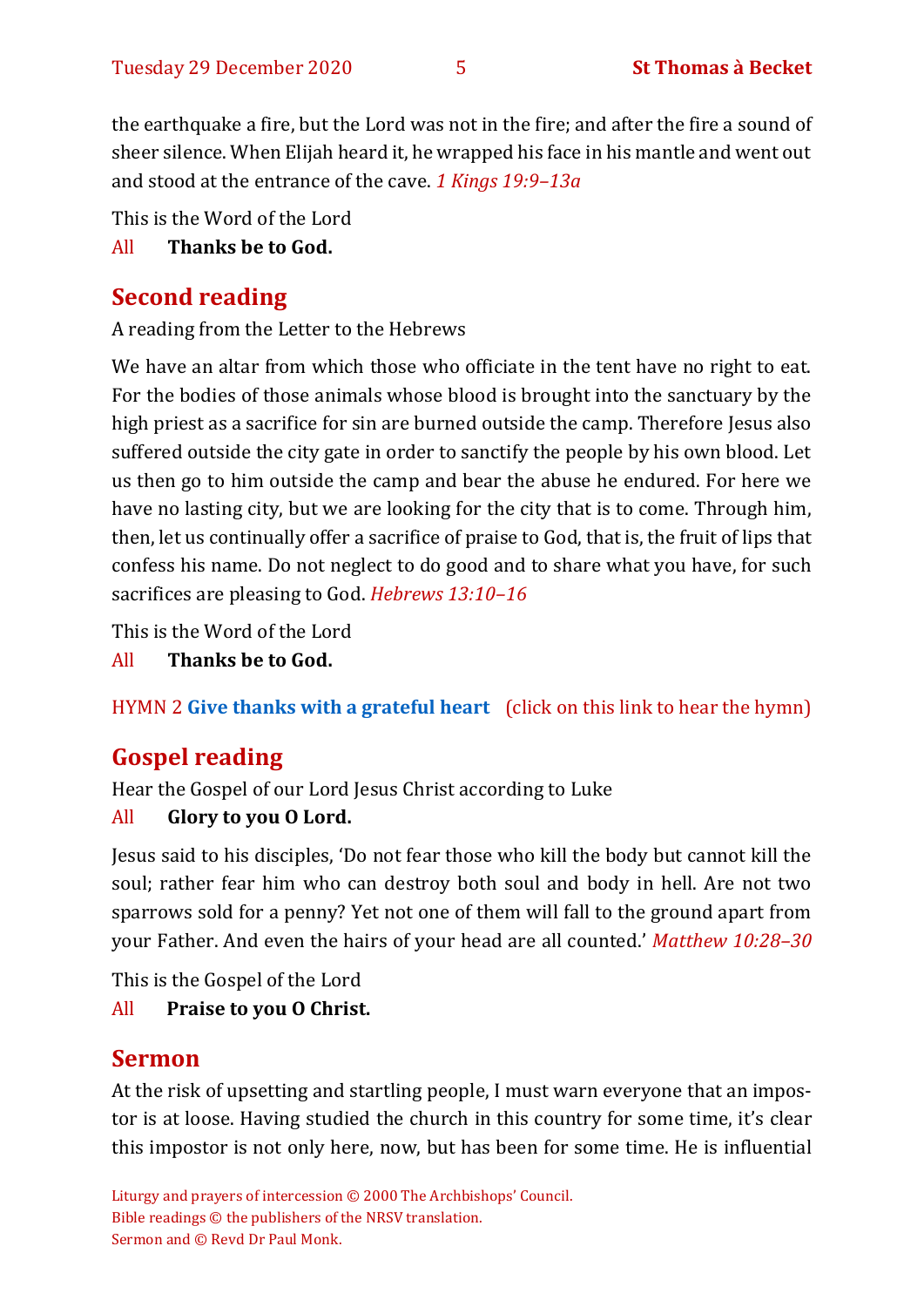man and responsible for a subtle but very effective destruction of whole swatches of the Church. This man's name is Jesus.

Do not be alarmed! This man pretends to be the Jesus of the Gospels and is dangerous because some of the things he says are true and many of the other things he says are plausible. But he is an impostor: he is not the Jesus of the Gospels.

Let me explain. We heard the voice of the true Jesus—Jesus the Son of God—in today's Gospel reading. This Jesus is demanding loyalty to God. He also demands absolute cleanliness of life as a prerequisite to loving God with everything we have. The impostor Jesus never says things like that.

The confusion increases when we find these two Jesuses saying the *same* things. The impostor says we must be gentle but goes too far when says that being a Christian is all about being kind to people. It's true that a Christian will be kind because kindness is a fruit of the spirit, but that kindness is a by-product of being a Christian, not its focus. The impostor says a Christian is tolerant and then coined the phrase, 'Christian tolerance'. The real Jesus told us to choose between God and earthly powers and separate our loyalties, which is anything but tolerant.

The real Jesus says 'follow *me'*. He also said, 'Beware because many people will come claiming to be me'. If we are to be obedient to the real Jesus, we must follow *him*. Jesus said follow me, not 'follow people called Jesus,' nor 'follow anyone who talks about God', not 'if the guy has Jesus in his name then follow.' No. Jesus said, 'follow *me'*. So our first and most urgent task is to make sure we know who Jesus is.

So we need to understand what the real Jesus is like. In the parable of the Good Shepherd in John 10, Jesus points out that the sheep follow him *because they know him.* In other words, we see that following is the correct response to knowing Jesus; and that we will only follow Jesus insofar as we know him. If we do not know him, we will not follow; or, if we do follow, we will follow the Jesus we think him to be—which is surely a guarantee of failure.

We must follow the real Jesus so we need to find out who he is. To that end, it's good to routinely read one of the Gospels through from end to end, preferably in a single sitting. As we perform this exercise, it is difficult to take anything out of context; and we will see that Jesus—the *real* Jesus—is always uncompromisingly for God, always against sin; always against the world; and always against the devil.

We are to be disciples of Jesus, the Jesus who says 'Follow *me'*. Our first task is to make sure we *know* him in order that we follow the real Jesus. And as we find out who he is, we see that he demands that we go where he tells us to go. He demands that we must pray regularly, and we must be single minded and keep Jesus in our sights all the time. Jesus said, 'Follow *me*!' Will we?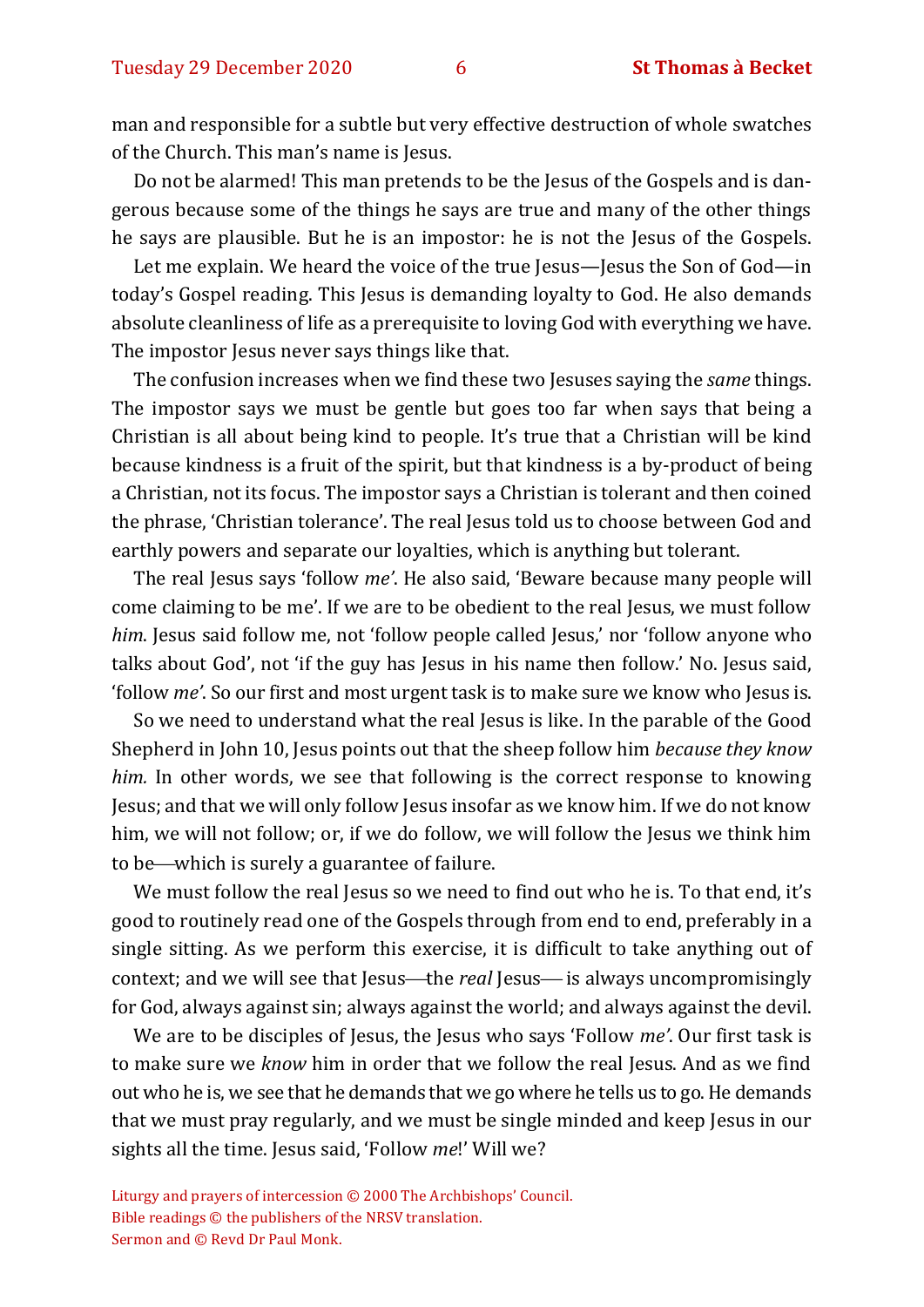### **The Creed**

Do you believe and trust in God the Father, the source of all being and life, the one for whom we exist?

#### All **We believe and trust in him.**

Do you believe and trust in God the Son, who took our human nature, died for us and rose again?

#### All **We believe and trust in him.**

Do you believe and trust in God the Holy Spirit, who gives life to the people of God and makes Christ known in the world?

#### All **We believe and trust in him.**

This is the faith of the Church.

All **This is our faith. We believe and trust in one God, Father, Son and Holy Spirit. Amen.**

#### **Prayers of intercession**

Loving heavenly Lord, help us to follow the real Jesus. Give us the courage to leave behind all the many, many imposter Jesuses.

Lord in your mercy

#### All **Hear our prayer.**

Loving Heavenly Lord, help your Church to reflect you. Help us to put aside compromise with the world and return to you everything that is properly yours. Lord in your mercy

#### All **Hear our prayer.**

Loving Heavenly Lord, help the world to stop worshipping itself and to transfer its worship to you. We pray for those who, like Caesar long ago, who take the glory that is yours.

Lord in your mercy

#### All **Hear our prayer.**

Loving heavenly Lord, we pray for those who are poorly, whether in body, mind, or spirit. We pray especially for those whose healing requires a readjustment of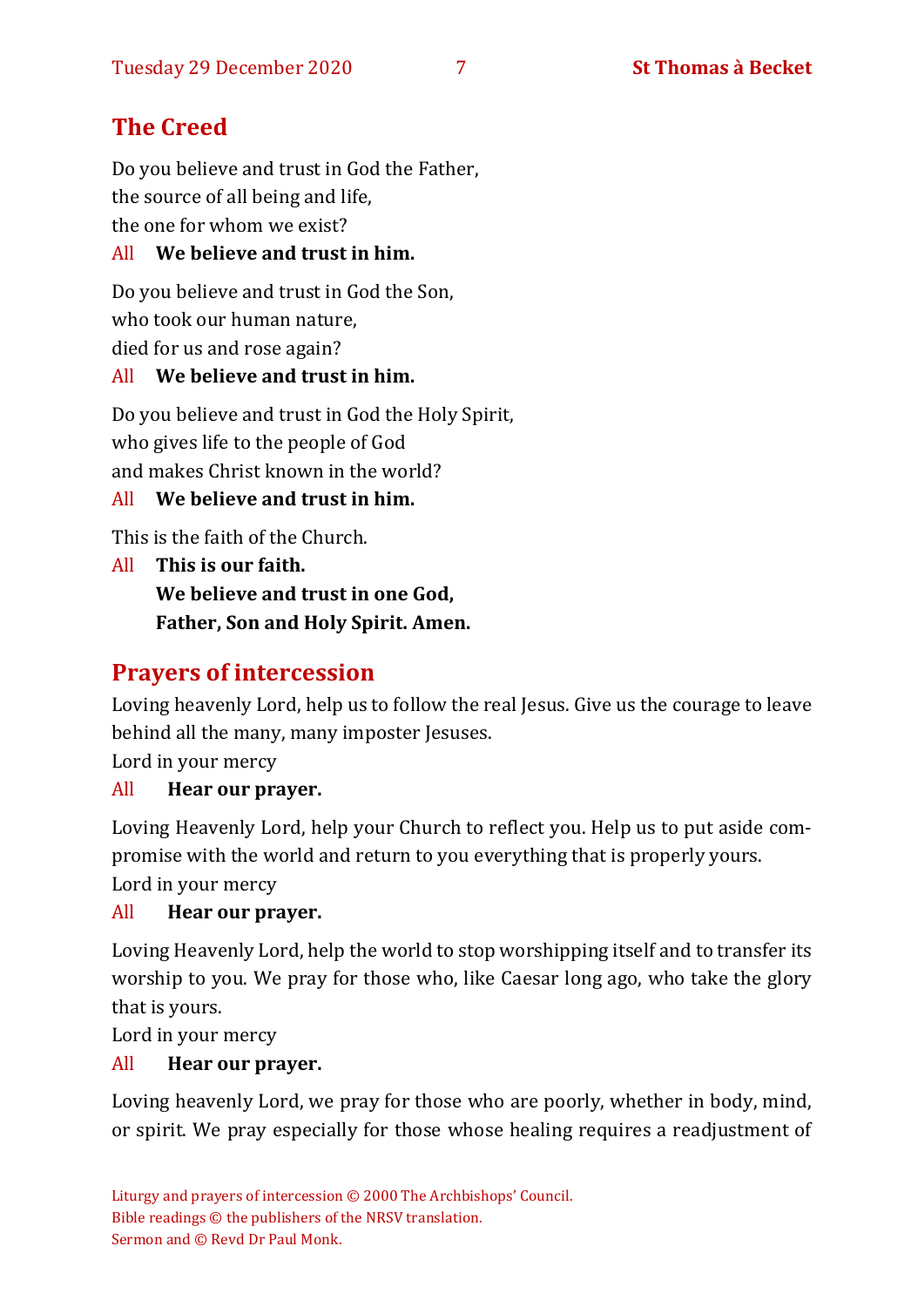life: show them how to turn to you.

Lord in your mercy

#### All **Hear our prayer.**

Loving heavenly Lord, we pray for those who have today passed from this world and into the next. We pray for their families, friends and all you mourn them. Lord in your mercy

All **Hear our prayer.**

Merciful Father,

All **accept these prayers for the sake of your Son, our Saviour Jesus Christ. Amen.**

### **The peace**

Unto us a child is born, unto us a son is given, and his name shall be called the Prince of Peace.

The peace of the Lord be always with you,

All **And also with you.**

HYMN 3 **[Father in Heaven](https://www.youtube.com/watch?v=BamB290iJU0)** (please click on this link to hear the hymn)

The liturgy of the Communion Service appears below

# The Dismissal

May Christ who makes saints of sinners, who has transformed those we remember today, raise and strengthen you that you may transform the world; and the blessing of God the Almighty: Father, Son, and Holy Spirit, be with you now and remain with you always. All **Amen.**

HYMN 4 **[The King of love my shepherd is](https://www.youtube.com/watch?v=b3GFVW6m9Qo)** (click on this link to hear the hymn)

Go in peace to love and serve the Lord.

#### All **In the name of Christ. Amen.**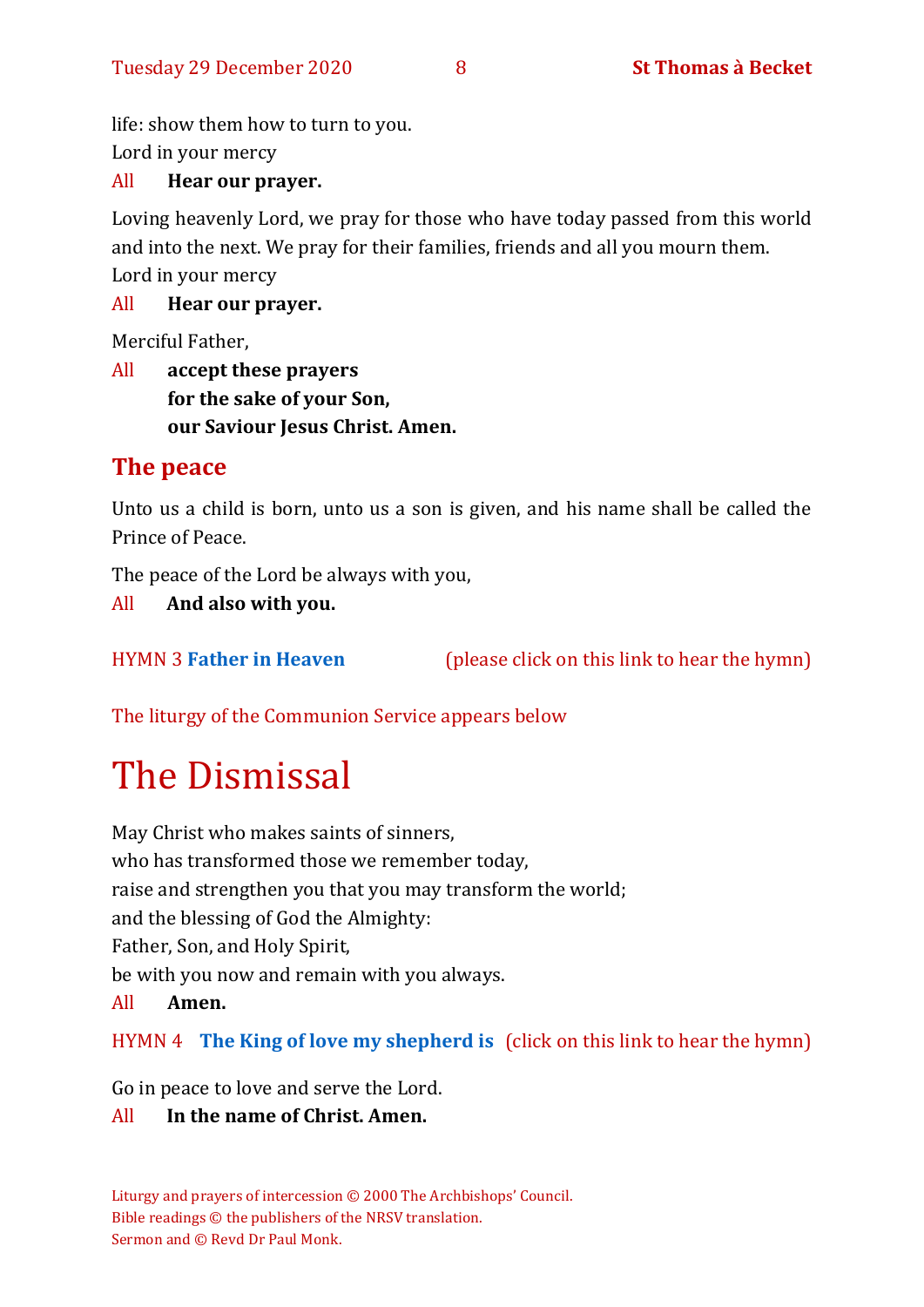# The Liturgy of the Sacrament

### Eucharistic Prayer (prayer E)

The Lord be with you

#### All **and also with you.**

Lift up your hearts.

#### All **We lift them to the Lord.**

Let us give thanks to the Lord our God.

#### All **It is right to give thanks and praise.**

It is indeed right, our duty and our joy, always and everywhere to give you thanks, holy Father, almighty and eternal God, through Jesus Christ our Lord. And now we give thanks, most gracious God, surrounded by a great cloud of witnesses and glorified in the assembly of your saints. The glorious company of apostles praise you. The noble fellowship of prophets praise you. The white-robed army of martyrs praise you. We, your holy Church, acclaim you. In communion with angels and archangels, and with all who served you on earth and worship you now in heaven, we raise our voice to proclaim your glory, for ever praising you and saying:

All **Holy, holy, holy Lord, God of power and might, heaven and earth are full of your glory. Hosanna in the highest. Blessed is he who comes in the name of the Lord. Hosanna in the highest.**

We praise and bless you, loving Father, through Jesus Christ, our Lord; and as we obey his command, send your Holy Spirit, that broken bread and wine outpoured may be for us the body and blood of your dear Son.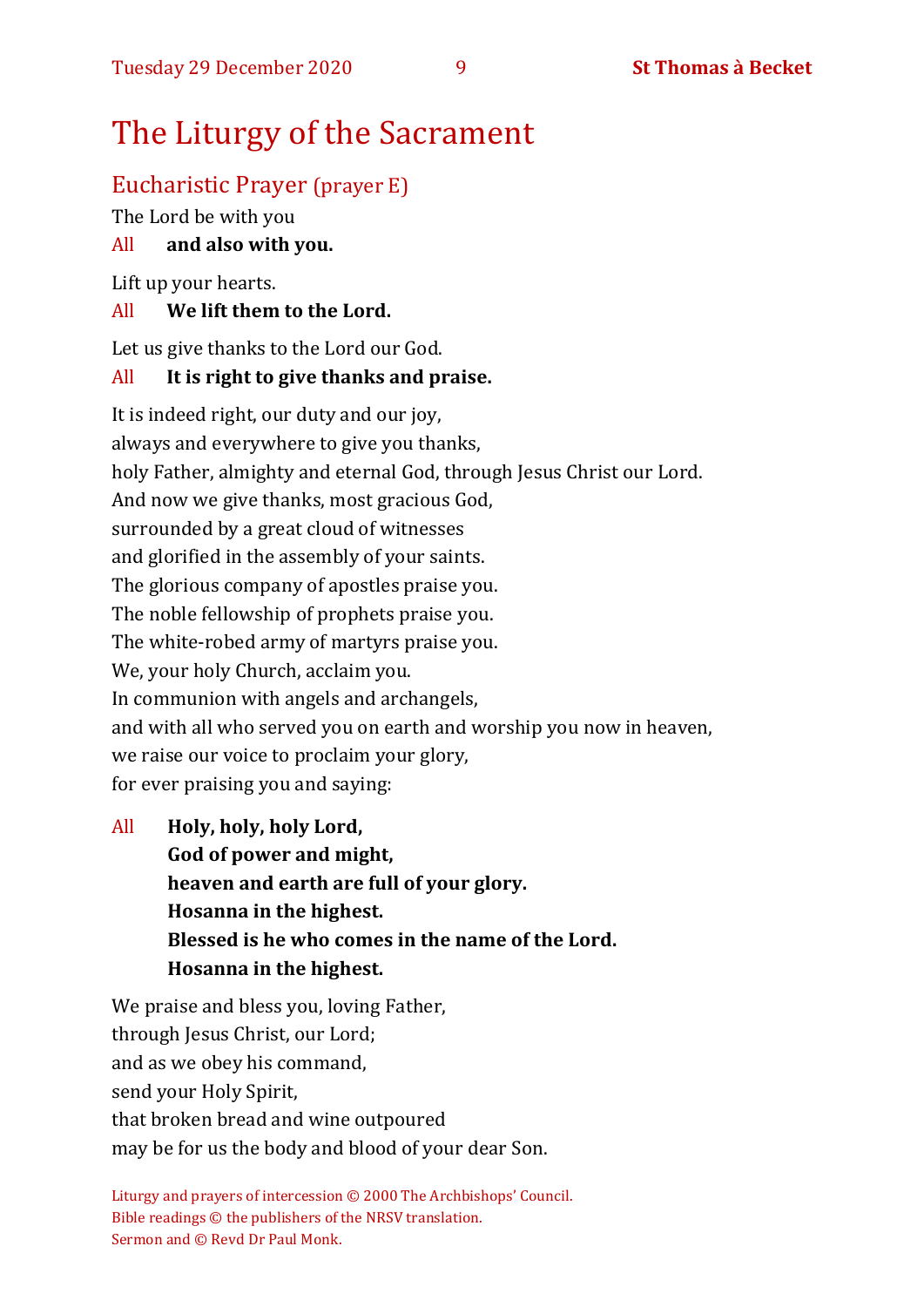On the night before he died he had supper with his friends and, taking bread, he praised you. He broke the bread, gave it to them and said: Take, eat; this is my body which is given for you; do this in remembrance of me.

When supper was ended he took the cup of wine. Again he praised you, gave it to them and said: Drink this, all of you; this is my blood of the new covenant, which is shed for you and for many for the forgiveness of sins. Do this, as often as you drink it, in remembrance of me.

So, Father, we remember all that Jesus did, in him we plead with confidence his sacrifice made once for all upon the cross.

Bringing before you the bread of life and cup of salvation, we proclaim his death and resurrection until he comes in glory.

Great is the mystery of faith:

All **Christ has died. Christ is risen. Christ will come again.**

Lord of all life, help us to work together for that day when your kingdom comes and justice and mercy will be seen in all the earth.

Look with favour on your people, gather us in your loving arms and bring us with Thomas à Becket and all the saints to feast at your table in heaven.

Through Christ, and with Christ, and in Christ, in the unity of the Holy Spirit, all honour and glory are yours, O loving Father, for ever and ever.

#### All **Amen.**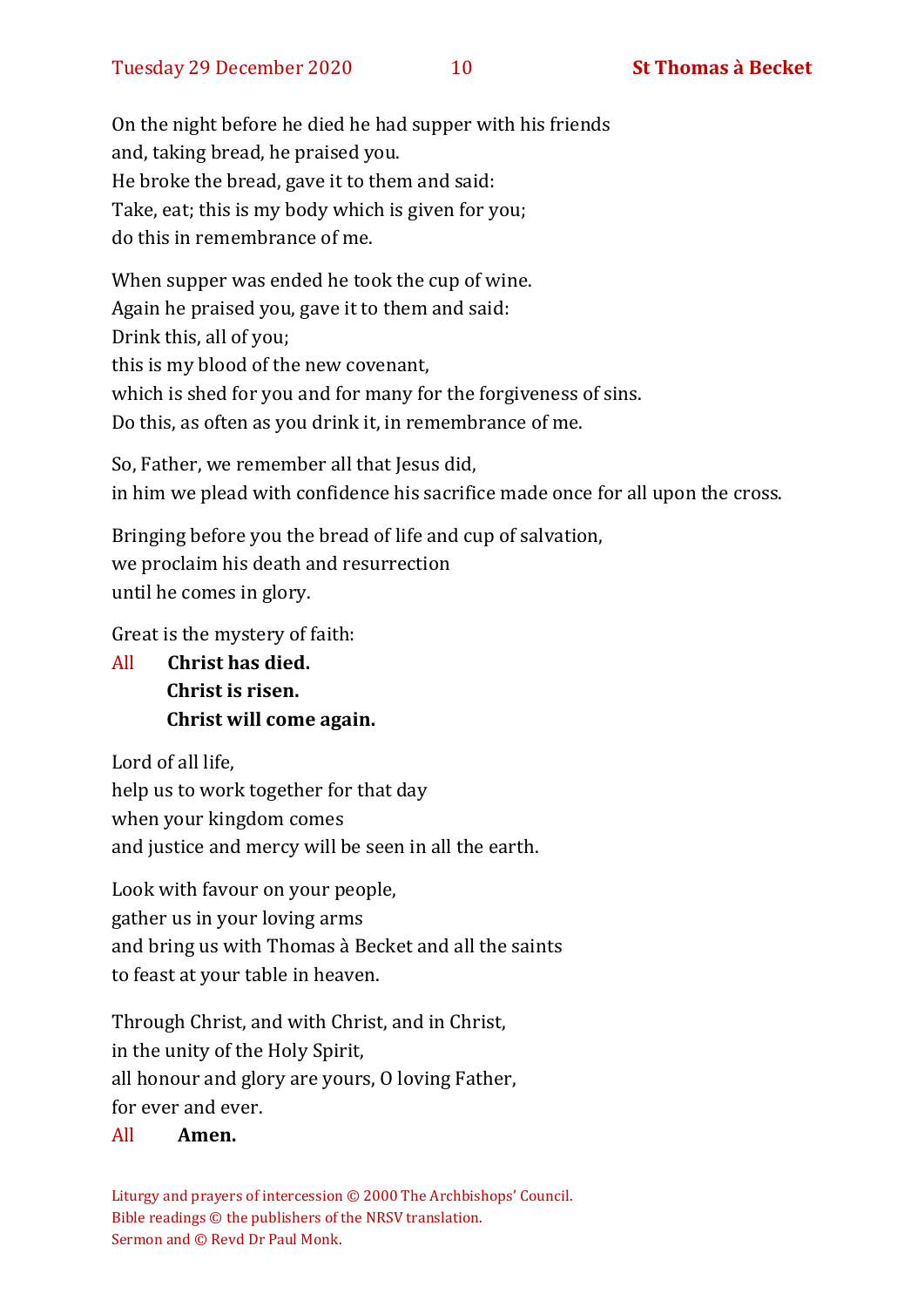### The Lord's Prayer

As our Saviour taught us, so we pray

All **Our Father in heaven, hallowed be your name, your kingdom come, your will be done, on earth as in heaven. Give us today our daily bread. Forgive us our sins as we forgive those who sin against us. Lead us not into temptation but deliver us from evil. For the kingdom, the power,** 

**and the glory are yours now and for ever. Amen.**

### Breaking of the Bread

We break this bread to share in the body of Christ.

- All **Though we are many, we are one body, because we all share in one bread.**
- All **Lamb of God,**

**you take away the sin of the world, have mercy on us.**

**Lamb of God, you take away the sin of the world, have mercy on us.**

**Lamb of God, you take away the sin of the world, grant us peace.**

Draw near with faith. Receive the body of our Lord Jesus Christ which he gave for you, and his blood which he shed for you. Eat and drink in remembrance that he died for you, and feed on him in your hearts by faith with thanksgiving.